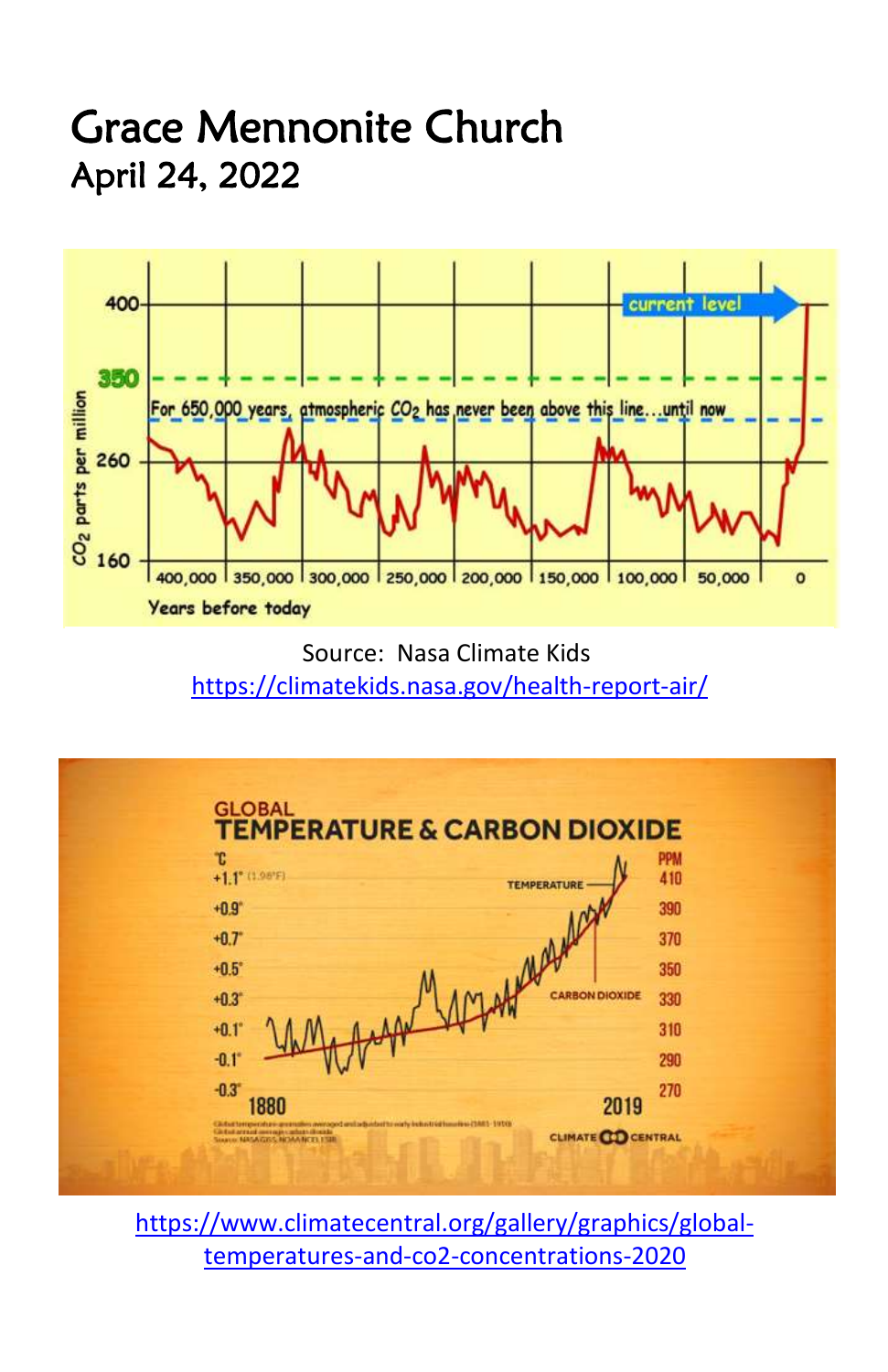### Grace Mennonite Church

#### **April 24, 2022**

**10:00 am – Worship Service** Pastors Mel Letkeman & Kyle Penner [www.gracesteinbach.ca](http://www.gracesteinbach.ca/) 204 326 3707 Vol 61, No. 17



## Order of Worship

#### *For the Beauty of the Earth*  $VT 120$

Welcome and Life of the Congregation

Call to Worship

#### **Planets Humming as They Wander** VT 175

Congregational Prayer

Children's Feature

Coins count

*It was Good* (Genesis 1:6-19) *(Original music by Scott Jodoin)*

Contemplative Prayer

Be Still

*Hands Open (Original music by Rebeka Schroeder)*

[Isaiah 56:6-12](https://www.biblegateway.com/passage/?search=Isaiah+56%3A6-12&version=NRSV)

An Admonishment, Tanks, & Guilt

#### *This Is God's Wondrous World* VT 180

Benediction

Worship Speaker National Speaker Kyle Penner Kyle Penner Kyle Penner Worship Leader **Patrick Friesen** Patrick Friesen Musicians Gary Bergman, Adrielle Jodoin, Scott Jodoin Accompanists **Karen Toews, Rebeka Schroeder** Karen Toews, Rebeka Schroeder Children's Time **Mel Letkeman** Mel Letkeman Technicians Lloyd Funk, Tim Schmitt Ushers Vi Brown, Brenda Penner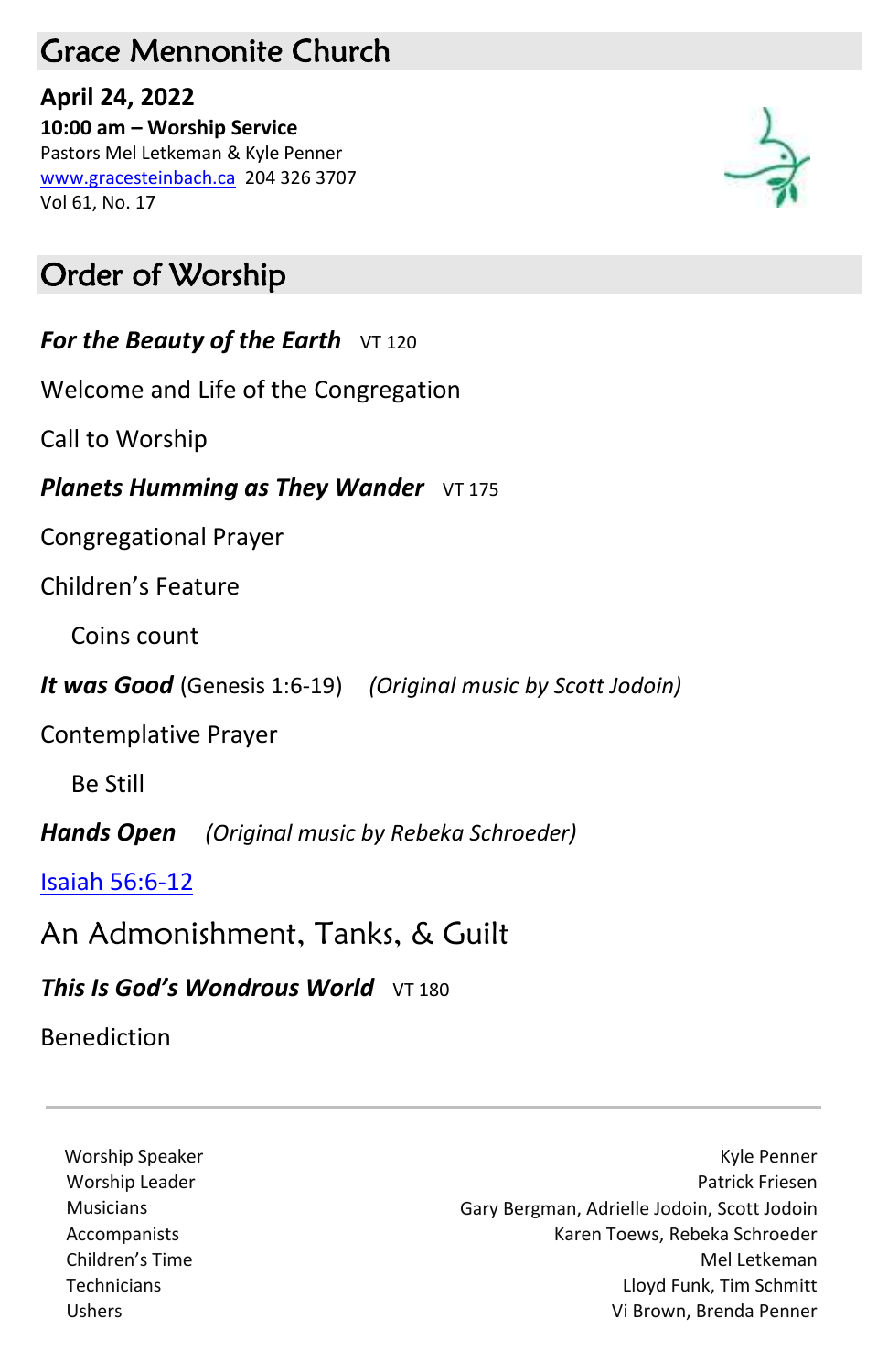## Sunday, April 24

#### **10:00 am - Worship Service**

All are welcome. The balcony is available for those of us who would like to sit physically distanced. Livestream will be available between 10 – 11 am.

**9:00 am - Sisters of Grace -** We will gather before the worship service for a time of sharing and encouragement as we read the book, **Forgotten Among the Lilies**  (by Ronald Rolheiser). It is not necessary to have the book to attend.

#### **Grace Adult Formation - How to Have Difficult Conversations"**

 **Workshop #1: Sunday, April 24**, 11:00 – 12:30 in the sanctuary after the service. Marta Bunnett Wiebe, Peace & Advocacy Program Coordinator, MCC Manitoba



 **Workshop #2: Sunday, May 1**, 11:00 – 12:30 in the sanctuary after the service. Joanna Hiebert Bergen, Program Director, MCC Manitoba

The Covid pandemic has caused many painful exchanges between associates, friends, and even family members, but so have many other issues. The first workshop will focus on active listening tools such as paraphrasing, asking open questions, and exploring underlying motivations. The second workshop will identify ways that stress manifests in our bodies during these conversations, and tools that help us manage our triggers.

#### **April 24 is the last Sunday to have pictorial photos taken in the foyer.**

If you would like Jackie Koop to take your photo for the pictorial directory, she will be in the foyer at 9:40 am and after the service on April 24<sup>th</sup>.

*Jason & Irene Plett will serve coffee following the service.*

#### **Grace goes swimming again!** Sunday, April 24, 6:00 – 7:30pm.

**Our Coins Count money** will be going to MCC's Grow Hope Campaign, where \$350 "sponsors" one acre of farmland here in Manitoba. After harvest, the Grow Hope farmer will sell the crop and donate the proceeds to MCC's account at the Canadian Foodgrains Bank, which is matched 4:1 by the Canadian government. That means that every dollar we give can become up to 5 dollars to provide emergency food aid. If you'd like to give extra money besides your coins, you can designate some extra giving to church as Grow Hope and we'll add it to the coins.

#### **Sunday, May 1**

with Mel Letkeman Children's Church Scripture: [Acts 9:1-19](https://www.biblegateway.com/passage/?search=Acts+9%3A1-19+&version=NRSV) *Reflect on your introduction to Jesus.*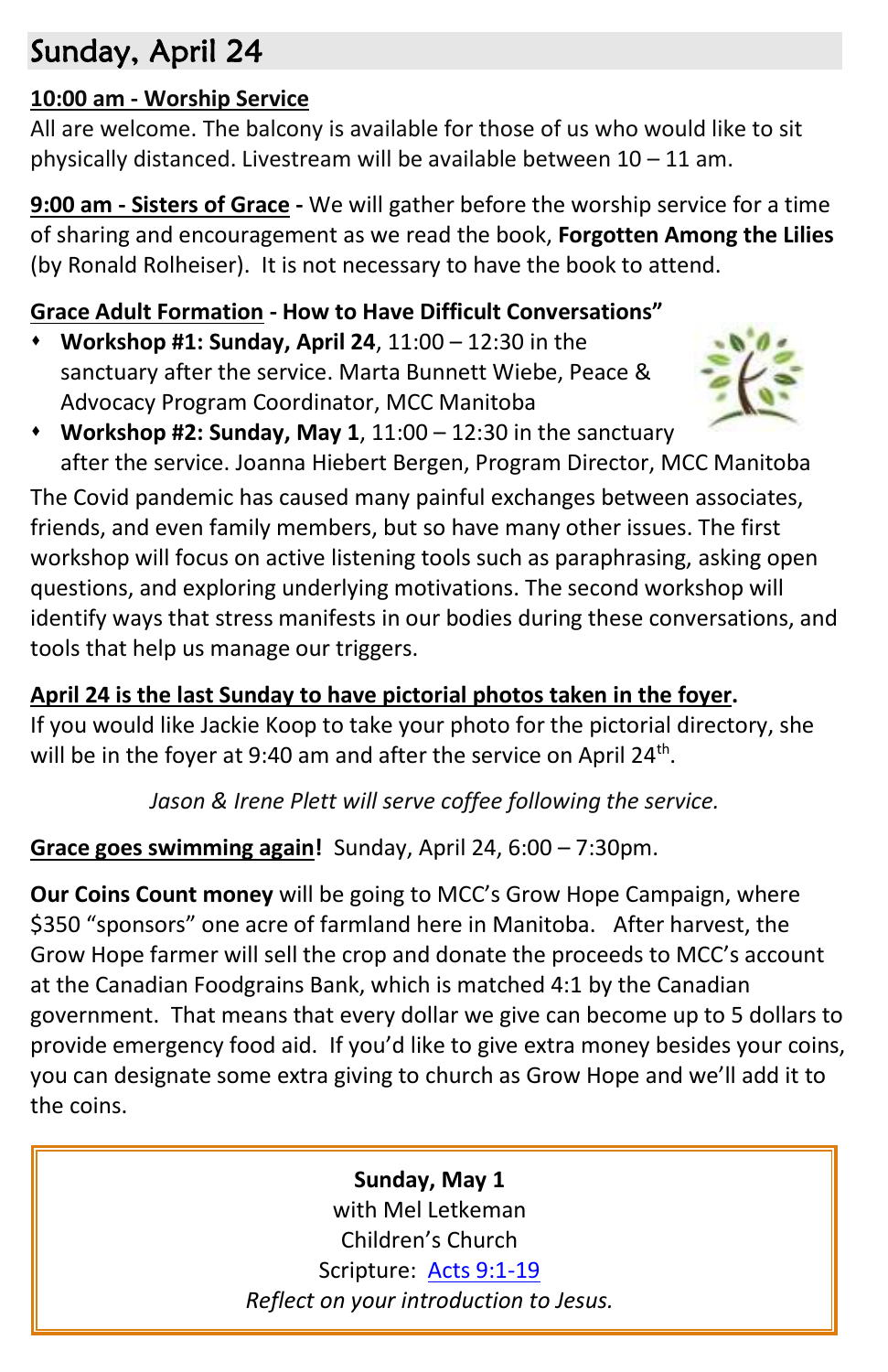## We Pray Together

We pray for those in our community who use the resources that help with their lives on a daily basis: **Agape House, Soups On, Southeast Helping Hands, Today House, Steinbach Community Outreach, Steinbach Family Resource Centre.**

**Prayer for the week:** When it comes to climate change, help us live in embodied hope.

#### **Prayers for our world:**

- We pray for vulnerable people around the world as they live with the effects of climate change.
- Pray for peace in Ukraine. Pray for the people of Ukraine as they live through the ongoing violence.

Our condolences go out to **Werner & Karen Pries** and family on the passing of Werner's father, **Jakob Pries**, on April 19<sup>th</sup>. A private funeral will be held on April 30<sup>th</sup>. We trust you'll know God's love and ours as you say goodbye and begin life without him.

| <b>Monday</b>   | Soup's On - Lunch Program, 9:00 am                       |
|-----------------|----------------------------------------------------------|
| <b>Tuesday</b>  | Soup's On - Dine in lower auditorium, 5:00 - 6:15 pm     |
| Wednesday       | <b>Church Council</b> , 7:00 pm in the foyer             |
| <b>Thursday</b> | Foyer reserved, $9$ am $-12$ noon                        |
|                 | Stories with Seniors, 10:00 am - ZOOM                    |
|                 | https://us02web.zoom.us/j/8984736540                     |
|                 | High School Youth, Activate laser games! RSVP with Kyle. |
|                 | Meet at church at 6 pm (leaving at 6:15 pm). Cost: \$25  |
|                 | Dress to get sweaty.                                     |
| Friday          | Soup's On - Dine in lower auditorium, 5:00 - 6:15 pm     |
|                 | Middle School Youth Retreat! We're leaving at 6 pm on    |
|                 | Friday, and back on Sunday around 1:30 pm.               |
|                 |                                                          |

**Children's Church for ages 3 to Grade 8** will be held during the worship service. You may pick up your children following the worship service in the upper level classrooms 10, 11, 12, 13 & 14. **The next dates for children's church are May 1, May 15, May 29.**

#### This Week at Grace  $\div$  April 25 - 29